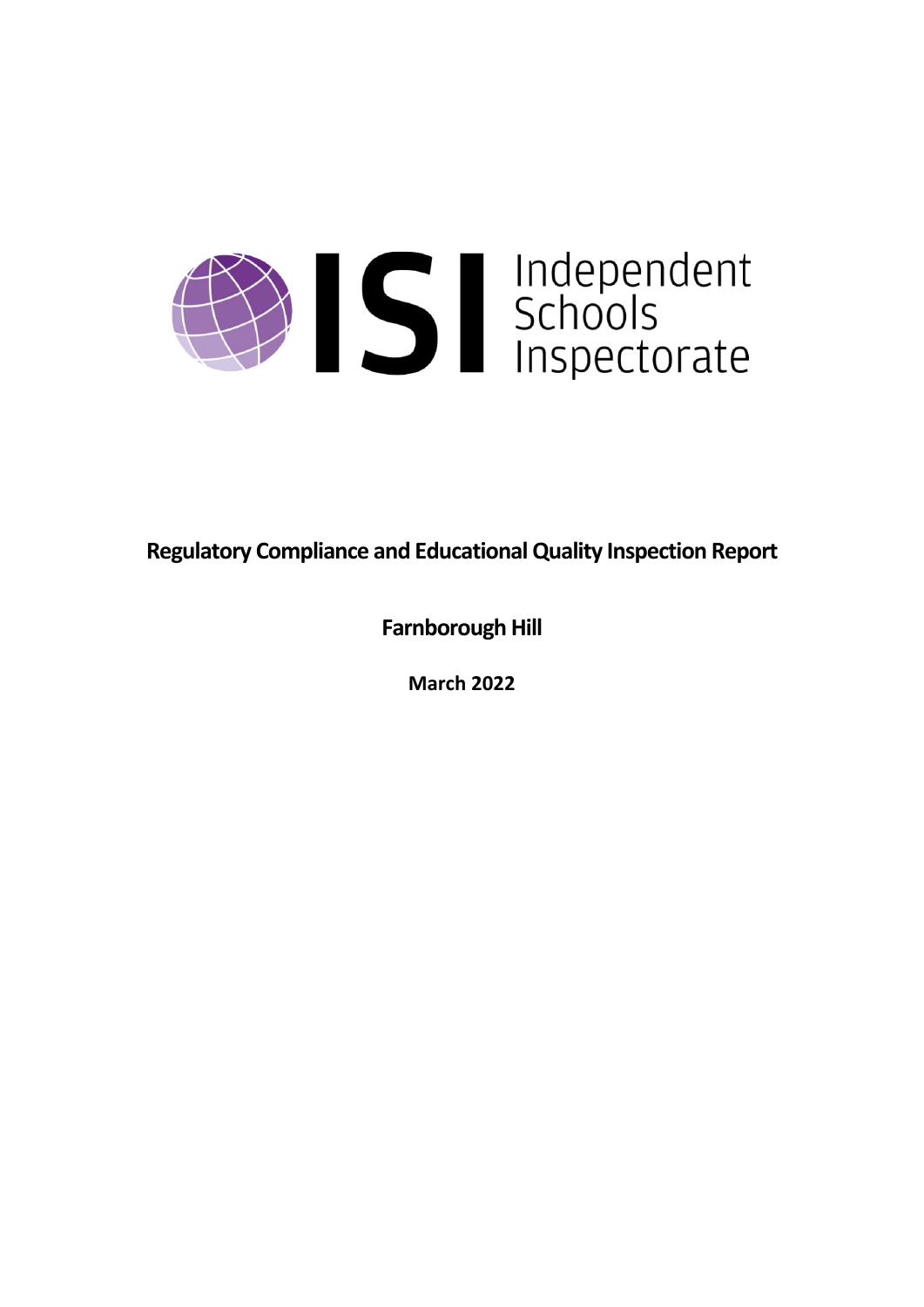# **Contents**

|    | <b>School's Details</b>                                              | 3                       |
|----|----------------------------------------------------------------------|-------------------------|
| 1. | <b>Background Information</b>                                        | 4                       |
|    | <b>About the school</b>                                              | 4                       |
|    | What the school seeks to do                                          | 4                       |
|    | About the pupils                                                     | 4                       |
| 2. | <b>Regulatory Compliance Inspection</b>                              | 5                       |
|    | Preface                                                              | 5                       |
|    | <b>Key findings</b>                                                  | 6                       |
|    | PART 1 - Quality of education provided                               | 6                       |
|    | PART 2 - Spiritual, moral, social and cultural development of pupils | 6                       |
|    | PART 3 - Welfare, health and safety of pupils                        | 6                       |
|    | PART 4 – Suitability of staff, supply staff, and proprietors         | 6                       |
|    | PART 5 - Premises of and accommodation at schools                    | 6                       |
|    | <b>PART 6 - Provision of information</b>                             | $\overline{\mathbf{z}}$ |
|    | PART 7 - Manner in which complaints are handled                      | $\overline{\mathbf{z}}$ |
|    | PART 8 - Quality of leadership in and management of schools          | $\overline{\mathbf{z}}$ |
| 3. | <b>Educational Quality Inspection</b>                                | 8                       |
|    | Preface                                                              | 8                       |
|    | <b>Key findings</b>                                                  | 8                       |
|    | <b>Recommendation</b>                                                | 8                       |
|    | The quality of the pupils' academic and other achievements           | 8                       |
|    | The quality of the pupils' personal development                      | 10                      |
| 4. | <b>Inspection Evidence</b>                                           | 13                      |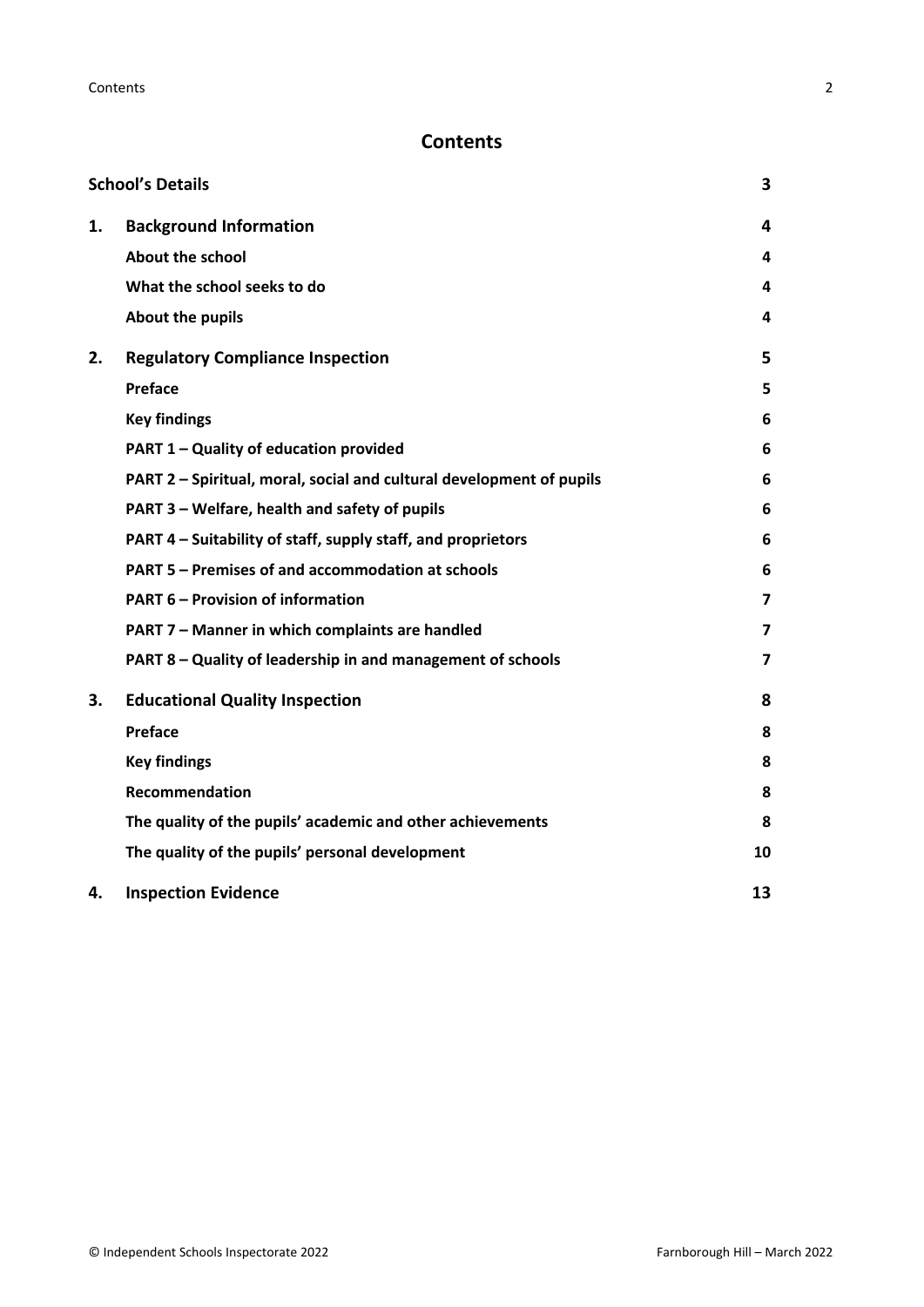| <b>School</b>                    | Farnborough Hill                                                                    |     |                   |    |
|----------------------------------|-------------------------------------------------------------------------------------|-----|-------------------|----|
| <b>DfE</b> number                | 850/6020                                                                            |     |                   |    |
| <b>Registered charity number</b> | 1039443                                                                             |     |                   |    |
| <b>Address</b>                   | Farnborough Hill<br>Farnborough Road<br>Farnborough<br>Hampshire<br><b>GU14 8AT</b> |     |                   |    |
| Telephone number                 | 01252 545197                                                                        |     |                   |    |
| <b>Email address</b>             | school@farnborough-hill.org                                                         |     |                   |    |
| Head                             | Mrs Alexandra Neil                                                                  |     |                   |    |
| <b>Chair of governors</b>        | Mr Gerry McCormack                                                                  |     |                   |    |
| Age range                        | 11 to 18                                                                            |     |                   |    |
| Number of pupils on roll         | 563                                                                                 |     |                   |    |
|                                  | <b>Seniors</b>                                                                      | 495 | <b>Sixth Form</b> | 68 |
| <b>Inspection dates</b>          | 15 to 19 March 2022                                                                 |     |                   |    |

# <span id="page-2-0"></span>**School's Details**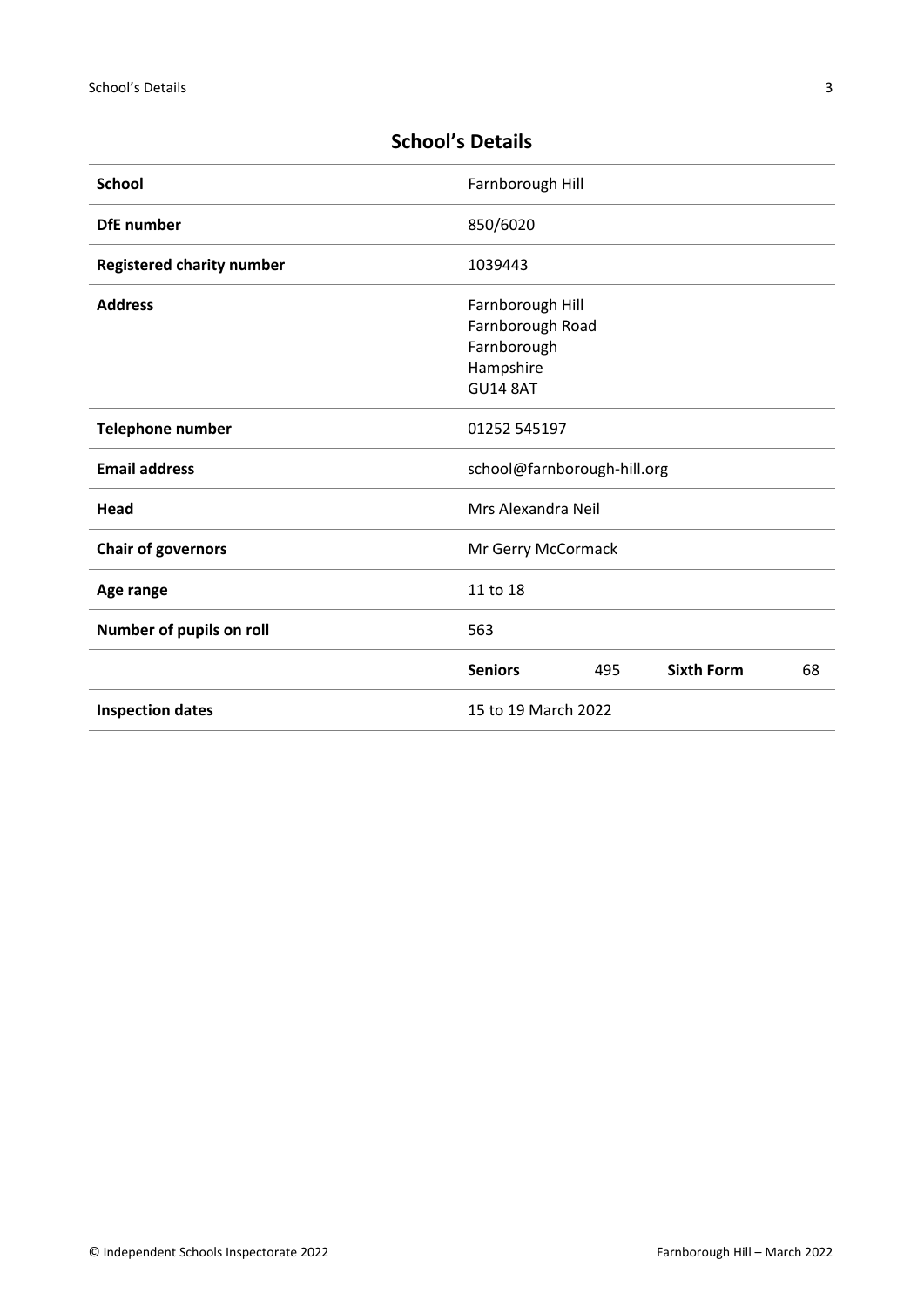# <span id="page-3-0"></span>**1. Background Information**

#### <span id="page-3-1"></span>**About the school**

- 1.1 Farnborough Hill is a Catholic independent day school for female pupils. The school comprises a senior section for pupils aged 11 to 16 years and a sixth form for pupils aged 16 to 18 years. The school was founded in 1889 and is a private limited company with a board of trustees which delegates oversight of the school to a board of governors. It has occupied its present site in Farnborough since 1927.
- 1.2 The inspection took into account the circumstances faced by schools during the COVID-19 pandemic and the restrictions imposed by government guidance at various points of the pandemic.

#### <span id="page-3-2"></span>**What the school seeks to do**

1.3 The school seeks to nurture pupils' personal, social and spiritual development, and to promote academic excellence. The ethos of the school is rooted in the Roman Catholic tradition. Its aims include to educate the whole person in a caring Christian community within the school and prepare each pupil to play a full responsible part in the wider world.

#### <span id="page-3-3"></span>**About the pupils**

1.4 Pupils come from a range of social backgrounds, mostly living within one hour's travel from the school. The ability of pupils is above average compared to those taking the same tests nationally. The school has identified 63 pupils as having special educational needs and/or disabilities (SEND), which include a variety of conditions, of whom three receive additional support. No pupil in the school has an education, health and care (EHC) plan. English is an additional language (EAL) for one pupil. The school has identified several pupils as having abilities, gifts or talents, and the curriculum is modified for them.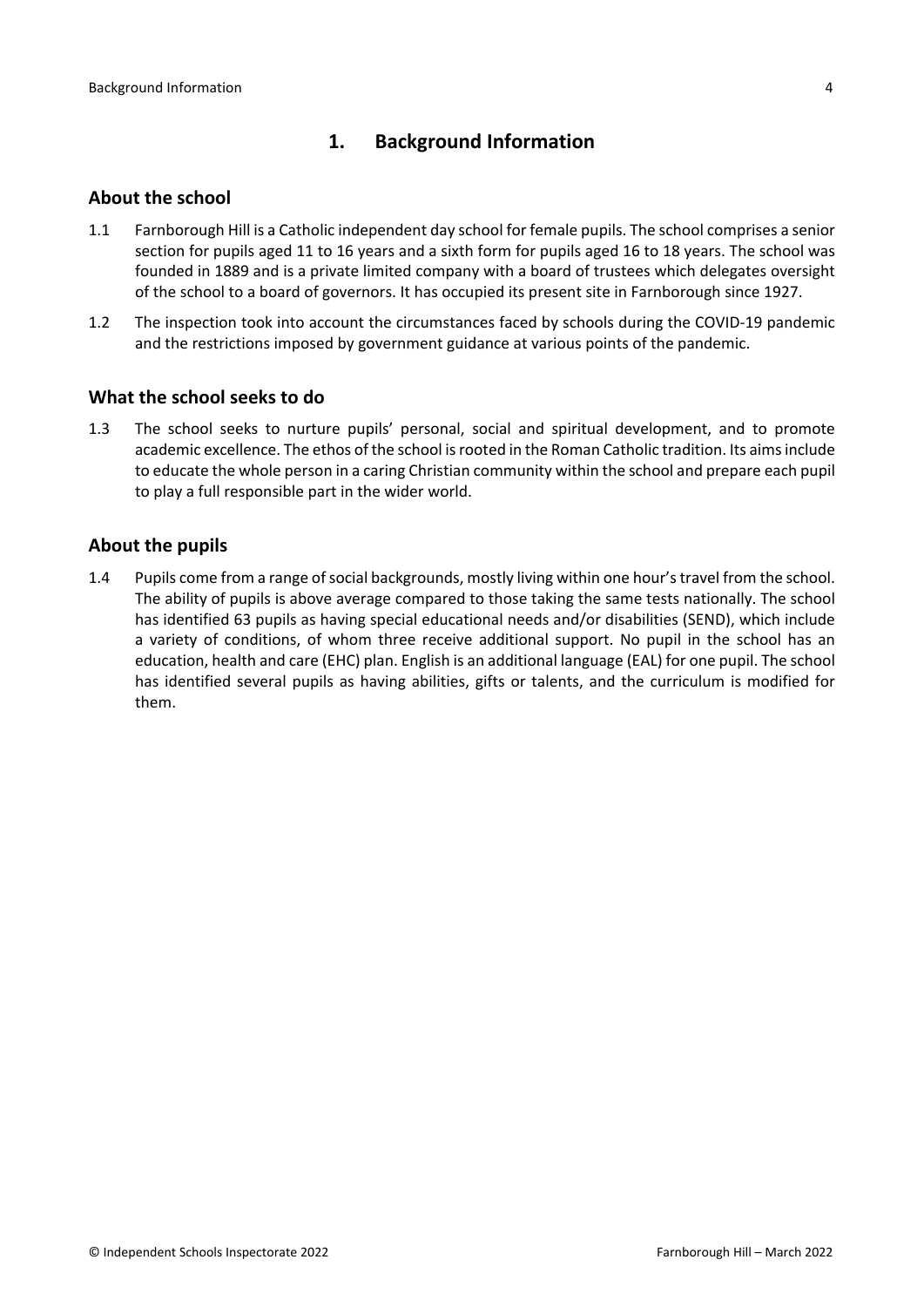# <span id="page-4-0"></span>**2. Regulatory Compliance Inspection**

## <span id="page-4-1"></span>**Preface**

The Independent Schools Inspectorate (ISI) is approved by the Secretary of State to inspect schools which are, or whose heads are, in membership of the associations which form the Independent Schools Council (ISC) and report on the extent to which they meet the Independent School Standards ('the standards') in the Schedule to the Education (Independent School Standards) Regulations 2014. Additionally, inspectionsreport on the school's accessibility plan under Schedule 10 of the Equality Act 2010 and the ban on corporal punishment under section 548 of the Education Act 1996. Inspections also comment on the progress made to meet any compliance action points set out in the school's most recent statutory inspection.

ISI inspections are also carried out under the arrangements of the ISC Associations for the maintenance and improvement of the quality of their membership.

**Thisis a REGULATORY COMPLIANCE INSPECTION which was combined with an inspection of EDUCATIONAL QUALITY. The COMPLIANCE inspection reports only on the school's compliance with the standards.** The standards represent minimum requirements and judgements are given either as **met** or as **not met**. All schools are required to meet all the standards applicable to them. Where the minimum requirements are not met, this is clearly indicated in the relevant section of the report and the school is required to take the actions specified.

Inspections do not include matters that are outside of the regulatory framework described above, such as: an exhaustive health and safety audit; compliance with data protection requirements; an in-depth examination of the structural condition of the school, its services or other physical features; contractual arrangements with parents; an investigation of the financial viability of the school or its accounting procedures.

Inspectors may be aware of individual safeguarding concerns, allegations and complaints as part of the inspection process. Such matters will not usually be referred to specifically in published reports in this document but will have been considered by the team in reaching its judgements.

Links to the standards and requirements can be found here: The Education [\(Independent](http://www.legislation.gov.uk/uksi/2014/3283/contents/made) School Standards) [Regulations](http://www.legislation.gov.uk/uksi/2014/3283/contents/made) 2014.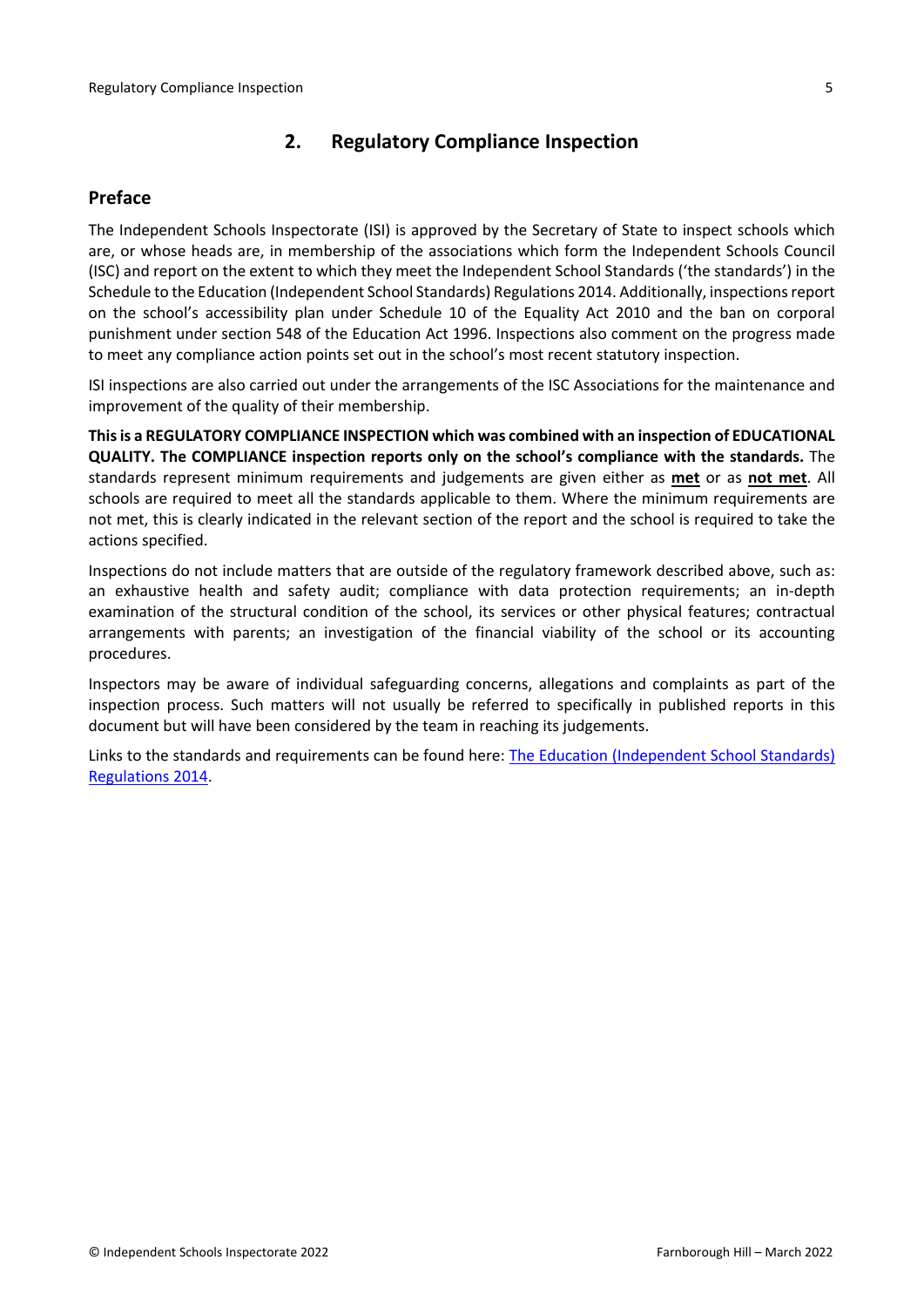# <span id="page-5-0"></span>**Key findings**

**2.1 The school meets the standards in the schedule to the Education (Independent School Standards) Regulations 2014 and associated requirements, and no further action is required as a result of this inspection.**

## <span id="page-5-1"></span>**PART 1 – Quality of education provided**

- 2.2 GCSE and A-level results in the years 2019 to 2021 have confirmed that teaching enables pupils to make good progress in the context of Part 1 paragraph 3(a).
- 2.3 The curriculum is documented, supported by appropriate plans and schemes of work for the pupils and covers the required breadth of material. The teaching enables pupils to make good progress, encompasses effective behaviour management and is supported by suitable resources. A suitable framework for the assessment of pupils' performance is in place.
- 2.4 Pupils receive relationships and sex education, except in so far as they are lawfully excused. The school has consulted parents and published a written statement of its policy which has regard to the relevant statutory guidance.
- **2.5 The standards relating to the quality of education [paragraphs 1–4] are met.**

# <span id="page-5-2"></span>**PART 2 – Spiritual, moral, social and cultural development of pupils**

- 2.6 Principles and values are actively promoted which facilitate the personal development of pupils as responsible, tolerant, law-abiding citizens.
- **2.7 The standard relating to spiritual, moral, social and cultural development [paragraph 5] is met.**

### <span id="page-5-3"></span>**PART 3 – Welfare, health and safety of pupils**

- 2.8 Arrangements are made to safeguard and promote the welfare of pupils by means that pay due regard to current statutory guidance; good behaviour is promoted; bullying is prevented so far as reasonably practicable; health and safety requirements are met, including those relating to fire safety; provision is made for first aid. Pupils are properly supervised; admission and attendance registers are maintained, as required, and there is a strategic approach to risk assessment. A disability access plan is in place.
- **2.9 The standardsrelating to welfare, health and safety [paragraphs 6–16], the requirement of Schedule 10 of the Equality Act 2010, and the ban on corporal punishment undersection 548 of the Education Act 1996 are met.**

### <span id="page-5-4"></span>**PART 4 – Suitability of staff, supply staff, and proprietors**

- 2.10 The school makes appropriate checks to ensure the suitability of staff, supply staff and proprietors, and a register is kept as required.
- **2.11 The standards relating to the suitability of those in contact with pupils at the school [paragraphs 17–21] are met.**

### <span id="page-5-5"></span>**PART 5 – Premises of and accommodation at schools**

2.12 Suitable toilet and changing facilities, and showering facilities where required by the standard, and appropriate accommodation for pupils' medical and therapy needs are provided. The premises are maintained to a standard commensurate with health and safety; acoustics and lighting are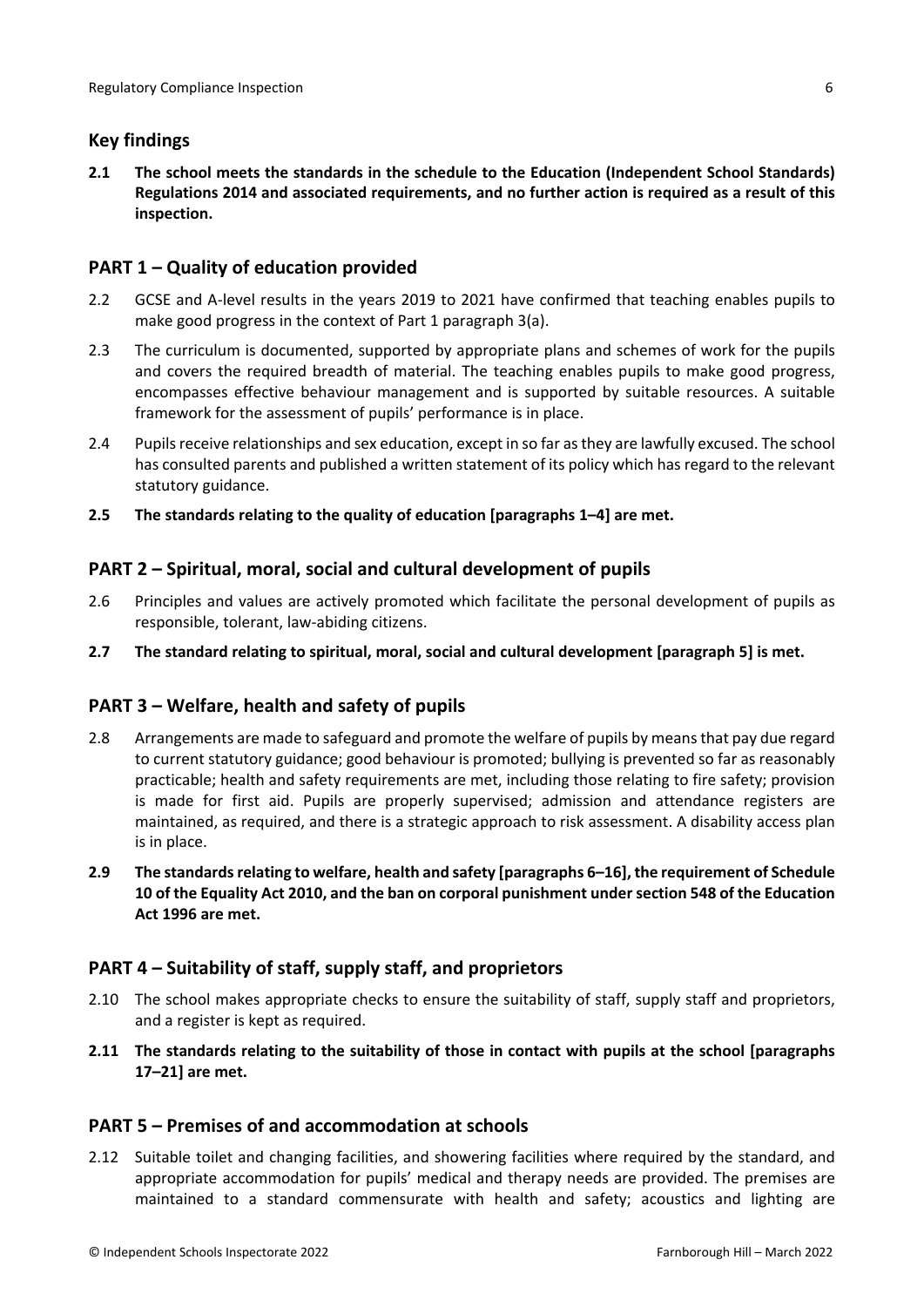appropriate; water provision is adequate. Suitable outdoor space is provided for physical education and outdoor play.

**2.13 The standards relating to the premises and accommodation [paragraphs 22–31] are met.**

#### <span id="page-6-0"></span>**PART 6 – Provision of information**

- 2.14 A range of information is published, provided or made available to parents, inspectors and the Department for Education. This includes details about the proprietor, the ethos of the school and the curriculum, and of the school's arrangementsfor admission, behaviour and exclusions, bullying, health and safety, first aid, details of the complaints procedure, and the number of complaints registered under the formal procedure during the preceding school year, and the provision for any with education, health and care plans or English as an additional language. It also includes particulars of the school's academic performance during the preceding school year, inspection reports and (for parents only) a report at least annually of their own child's progress. The safeguarding policy is posted on the school's website.
- **2.15 The standard relating to the provision of information [paragraph 32] is met.**

#### <span id="page-6-1"></span>**PART 7 – Manner in which complaints are handled**

- 2.16 Parental complaints, if any, are handled effectively through a three-stage process, (informal, formal and a hearing before a panel of three, one of whom isindependent of the school). Each stage has clear time scales, and at the third stage the panel can make findings and recommendations which are communicated to the complainant. Records are kept appropriately, including of any action taken, whether or not a complaint is successful.
- **2.17 The standard relating to the handling of complaints [paragraph 33] is met.**

#### <span id="page-6-2"></span>**PART 8 – Quality of leadership in and management of schools**

- 2.18 The proprietor ensures that the leadership and management demonstrate good skills and knowledge, and fulfil their responsibilities effectively, so that the other standards are consistently met, and they actively promote the well-being of the pupils.
- **2.19 The standard relating to leadership and management of the school [paragraph 34] is met.**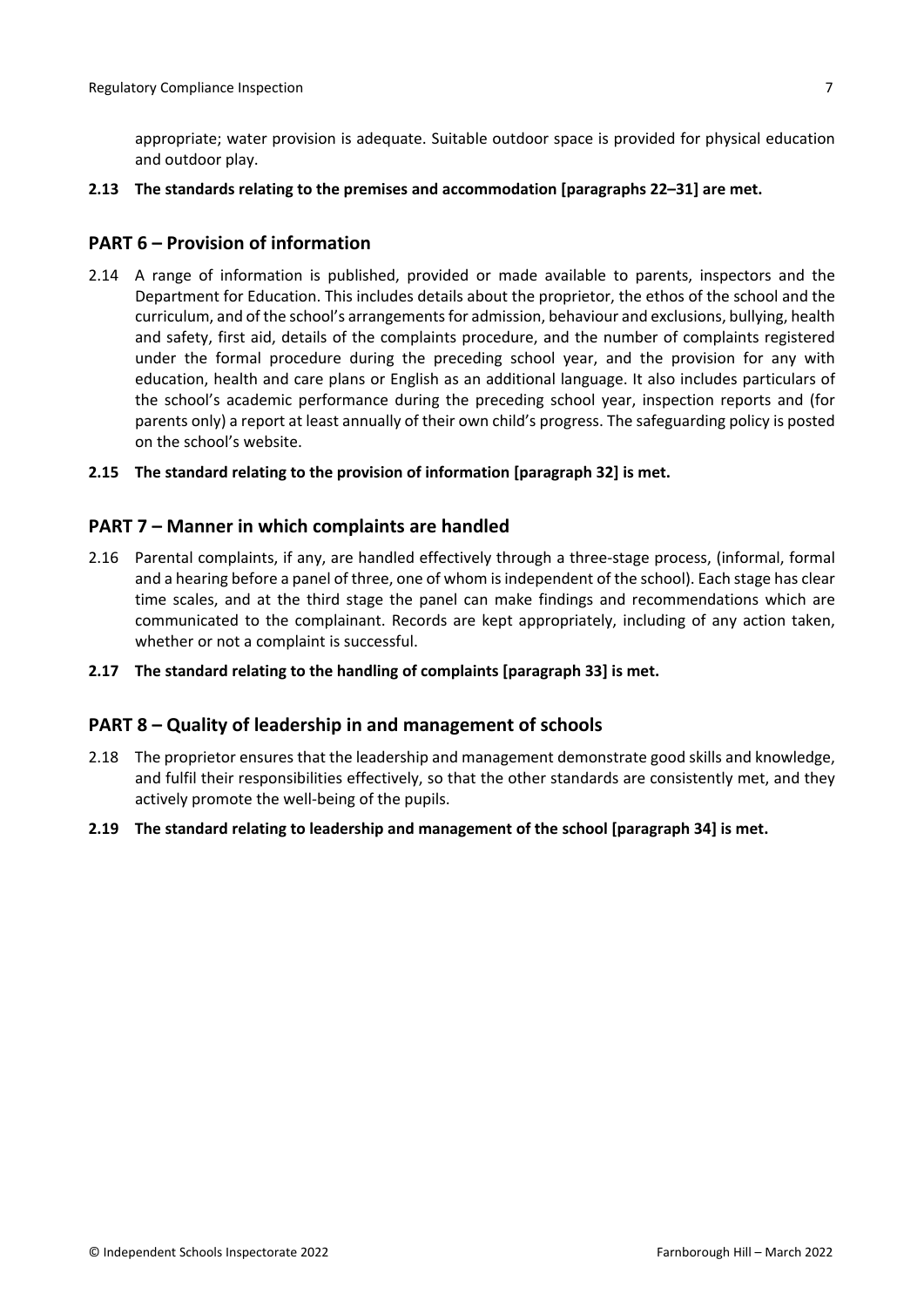# <span id="page-7-0"></span>**3. Educational Quality Inspection**

#### <span id="page-7-1"></span>**Preface**

**The EDUCATIONAL QUALITY inspection reports on the quality of the school's work**. It focuses on the two key outcomes:

- The achievement of the pupils, including their academic development, and
- The personal development of the pupils.

#### **The headline judgements apply one of the ISI descriptors 'excellent', 'good', 'sound' or 'unsatisfactory'.**

Where necessary, National Curriculum nomenclature is used to refer to year groups in the school.

# <span id="page-7-2"></span>**Key findings**

3.1 The quality of the pupils' academic and other achievements is excellent.

- Pupils are enthusiastically committed to achieving academic success.
- Pupils' attitudes to learning are excellent.
- Pupils' communication skills are excellent. They speak accurately and debate confidently.
- Pupils' achievement in a wide range of curricular and co-curricular activities is excellent.
- Pupils have excellent knowledge, skills and understanding for their age.
- 3.2 The quality of the pupils' personal development is excellent.
	- Pupils are extremely confident and show a high degree of self-awareness.
	- Pupils show excellent leadership skills and seek to improve the lives of others.
	- Pupils' ability to reflect and to understand the importance of the non-material in their lives is highly developed.
	- Positive relationships and social development are not equally strong in all year groups.

### <span id="page-7-3"></span>**Recommendation**

- 3.3 The school should make the following improvement:
	- Strengthen pupils' confidence to foster positive relationships, particularly for those in the middle years.

### <span id="page-7-4"></span>**The quality of the pupils' academic and other achievements**

- 3.4 The quality of the pupils' academic and other achievements is excellent.
- 3.5 Pupils of all ages and abilities demonstrate excellent academic achievements. Examination results at GCSE and A-level for 2017 to 2019 were above the national average for maintained schools. Most pupils achieved the highest grades of A\* or A or equivalent numbered grades in GCSE in all subjects. Centre-assessed and teacher-assessed grades in 2020 and 2021 show results consistent with this attainment. Senior leaders and governors have promoted significant numbers of pupils to participate in project qualifications in Year 9. This particularly enables sixth formers to take Extended Project Qualifications (EPQ), with the majority achieving an A\* or A grade. An overwhelming majority of parents who responded to the questionnaire agreed that teaching, including any online provision, enabled their child to make progress. Pupils with SEND make strong progress from their starting points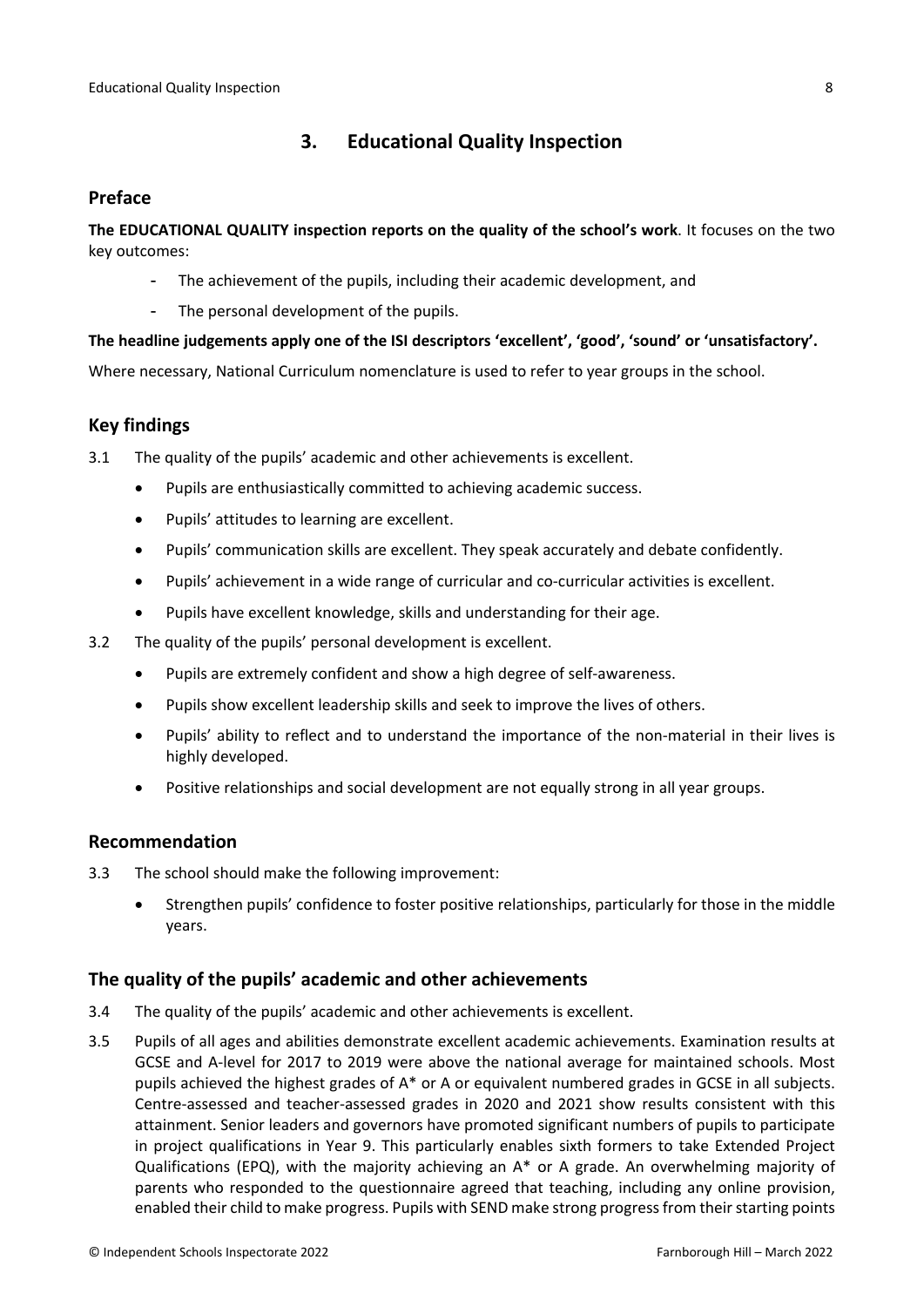in line with that of their peers. This is because of well targeted support through a structured programme of effective teaching matched to their needs. The most able pupils make above average progress compared to classmates as a result of extended learning and high-order thinking sessions in the school's AfF-Hilliation groups. Pupils value teachers' feedback and understand clearly what they need to do to make rapid progress. They are well prepared for the next stage of their education.

- 3.6 Pupils have very positive attitudes to learning. They are highly motivated, keen to do well and delight in others' achievements. Pupils are highly conscientious and display an excellent work ethic. They approach their studies with energy and determination, relishing the opportunities to work collaboratively. They display high levels of independence and the ability to take leadership in their learning, evidenced through articles produced by the junior leadership team (JLT), made up of sixthform pupils, in the Farnborough Hill weekly e-newsletter. Pupils take immense pride in their work and in the quality of their books or electronically stored subject information. Across the school, they display a thirst for knowledge that is contagious. Pupils aim high and work hard to achieve their ambitions. They know how to improve their learning and are determined to excel. They support each other well.
- 3.7 Sport, music and performing arts are significant strengths of the school. Netball teams have shown success on court at district, regional and national level in 2021 to 2022. Under thirteen and under sixteen pupils took first place in the Independent Schools Association (ISA) national finals. Music is a strong feature of pupils' education, with a very large majority of pupils across all year groups playing instruments, including orchestral instruments. A majority of pupils achieve success in graded examinations, including some at Grade 8 or higher for gifted individuals. The senior choir is the school's flagship ensemble, providing music for all school services. The choir have performed at Salisbury, Winchester and St Paul's cathedrals as well as trips to Prague and Barcelona. Sixth-form members of the choir support whole school hymn practice.
- 3.8 Pupils demonstrate enthusiasm, courage, conviction and leadership skills within performing arts. At GCSE and A level pupils seize opportunities to develop their skills in script writing, directing, and acting. In addition to the annual school production, all Year 7 pupils take part in summer term musical performances. A large majority of entrants for speech and drama examinations pass with distinction, and the rest achieve merit. In 2019 and 2021, sixth-form pupils gained first place in Cambridge essay writing competitions. Almost a third of older pupils achieve silver or gold in The Duke of Edinburgh's Award scheme. Pupils have achieved national success in the 2020 science, engineering and mathematics (STEM) Farnborough international conference competition. Individual success was achieved by a Sixth Form pupil in the Young Poets' Network competition, her winning entry to which was read aloud at the Conference of the Parties (COP)26 event in Scotland.
- 3.9 Pupils of all ages demonstrate outstanding communication skills. They are articulate and enjoy communicating with each other and adults. There is a real desire to get involved in lessons, share ideas and listen to the views of others. Public speaking is a strength and pupils seek out opportunities to develop and showcase their abilities. This was exemplified by JLT sixth-form presentations in personal, social, health and economic education (PSHEE) for all year groups regarding child-on-child abuse. During these sessions Year 7 pupils listened carefully to each other. They respected the views of others, and know whom to approach at or outside of school if they have a concern.
- 3.10 Pupils fluently and confidently discuss challenging topics and read with confidence and expression. In a Year 11 English lesson, they were able to describe the zeitgeist of early 19th century Victorian England, with relation to Scrooge's transformation in A Christmas Carol. Pupils' literacy skills are developed extremely well across subjects. They use an impressive vocabulary because teachers encourage them to use new words and explain their meanings. They showed understanding of enjambment and other technical strategies when using poetic tone and colour.
- 3.11 Pupils demonstrate very high knowledge and skills for their age and ability. Across the school, highquality displays showcase the excellent standard of pupils' work, particularly in art, design technology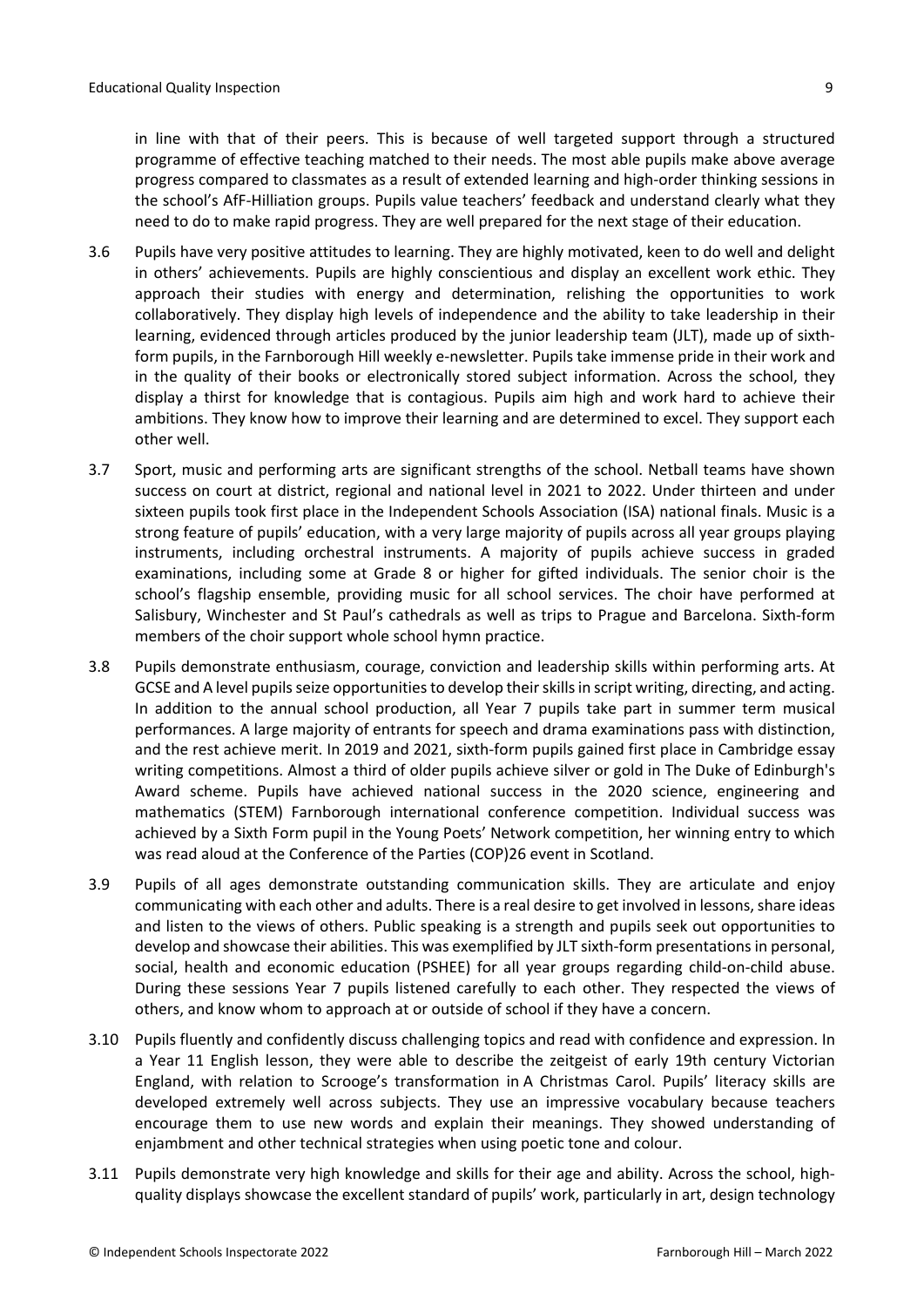and ceramics. Pupils of all ages demonstrate excellent application towards their learning and enjoy transferring that knowledge across the curriculum with curiosity and genuine interest. This was shown when pupils created musical portraits of newts and ducklings, elephants and donkeys in their own compositions styled after Saint Saëns.

- 3.12 Pupils enjoy facing challenges and are focused and diligent in their responses. For example, Year 8 history pupils effectively drew on their prior knowledge to examine how government decision-making about feudalism was a way for the Kings and upper nobility to keep control over serfs and peasants. Pupils quickly assimilate a wide range of skills and sophisticated knowledge, such as that observed in Year 13 economics when studying trade export profiles of developed and developing countries.
- 3.13 Pupils demonstrate excellent levels of numeracy and use this to solve problems across the curriculum. They enjoy the challenge of regular investigative and problem-solving activities. For example, in a Year 7 mathematics lesson, pupils successfully used a range of methods to solve data handling questions. They used excellent mathematical strategies and terminology, demonstrating outstanding achievement for their age and ability. This has led to some excellent achievements in national UK mathematics challenges. Pupils also display high levels of numeracy in science, business economics and politics. This was apparent in Year 12 politics when calculating the percentage number of seats won by each political party in the 2010 General Election and how thisled to the formation of a coalition government. Such high levels of numeracy were also seen when Year 12 pupils carried out complex multistage calculations on equilibria and buffers during chemistry. Pupils further develop numeracy skills outside the formal curriculum by participating in the Year 10 Young Enterprise scheme and the investor challenge in the sixth form.
- 3.14 The digital literacy of pupils is outstanding. It enhances pupil learning, particularly from Year 9 onward when pupils effectively use digital exercise books on their own electronic device to take responsibility for their own progress. Younger pupils acquire highly competent skills in the use of word processing, spreadsheets and publishing during information communication technology lessons. They go on to apply these skills well across the curriculum. For example, pupils used commercial digital audio programmes to compose animal motifs using a variety of instruments very successfully. Year 7 geographers demonstrate confidence using geographic information systems (GIS) software for mapping.
- 3.15 The pupils demonstrate a notably strong range of higher-order learning skills. Many pupils use free time to work in the library on independent research for project qualifications. An overwhelming number of parents who responded to the questionnaire said that the school equips their child with the team working, collaborative and research skills they need later in life. Inspection evidence supports this view. Pupils demonstrate high levels of motivation and engagement across a variety of subject areas. This was exemplified in chemistry when Year 10 pupils were able to postulate hypotheses and make accurate predictions. In Year 12 geography pupils demonstrate excellent use of demographic transition skills to analyse the historical shift from high birth rates and high death rates in societies with minimal technology, education and economic development.

# <span id="page-9-0"></span>**The quality of the pupils' personal development**

- 3.16 The quality of the pupils' personal development is excellent.
- 3.17 Pupils are highly confident and aware of their strengths, approaching their studies with resilience and self-discipline. Confident and happy, the pupils who spoke to inspectors said they feel supported in their learning by their teachers and well prepared for the next stage of their lives. This is linked to the school's ethos for educating the whole person being based on faith and high expectations of care and individual responsibility. This accurately captures what makes the school so special and places the holistic education of individual pupils at the heart of its work. Pupils develop high levels of selfknowledge, self-esteem and self-confidence through the effective PSHEE provision during tutor time. The pupils took responsibility for their own learning and demonstrated self-confidence in their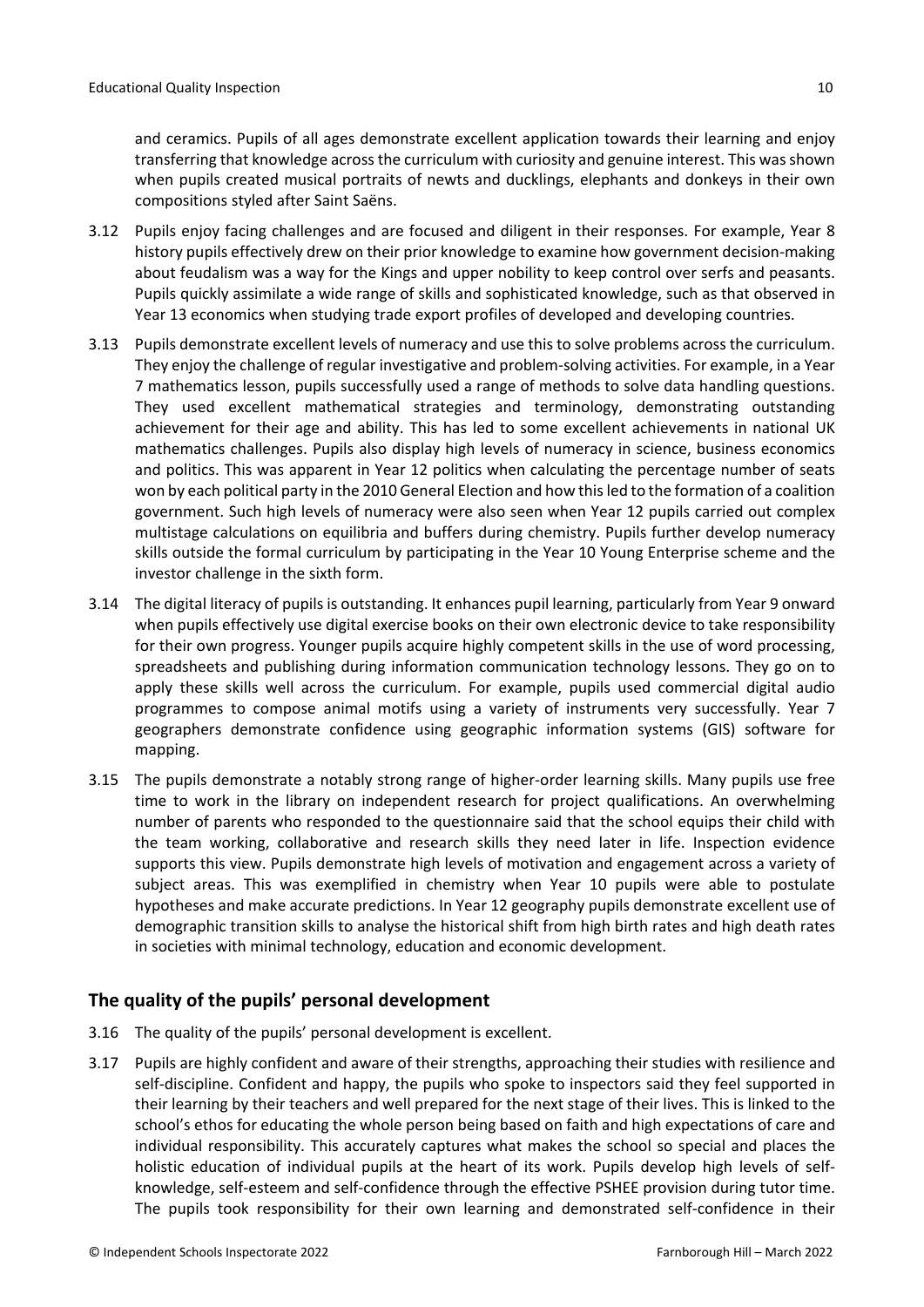approach to the task. The pupils showed excellent understanding of their application of practitioners in their practical work. They demonstrated resilience and personal honesty to improve their skills. Their confidence and understanding as to how they can improve was outstanding and they were keen for criticism to enable improvement.

- 3.18 There is an ethos of kindness and social awareness that percolates through the school. This successfully encourages pupils to respond positively to need, accept and fulfil responsibility, and understand others' needs in society and the wider world. This is shown in the way that they have responded to the recent Ukraine conflict through fund raising events. Pupils develop excellent communication and social skills at school to become rounded individuals. The very active junior leadership team share the same passion and ambition as senior leaders for a connected community in a sustainable and balanced, earth-friendly environment. Pupils make significant contributions towards a wide range of charitable initiatives such as fundraising for the Catholic Agency for Overseas Development (CAFOD). During the inspection, pupils actively planned and prepared for 'Blue and Yellow' events to raise funds for Ukraine and Rape Crisis. Although the pandemic has restricted activities within the local community, examples of pupil involvement include volunteering forthe Duke of Edinburgh Awards and sixth formers leading a Latin course for young children at a local primary school.
- 3.19 The pupils demonstrate maturity in their decision making and have high personal standards. They demonstrate outstanding understanding for the path to their own futures, recently celebrating the achievements of women through social media articles for international women's day. Pupils also have an excellent grasp of their own responsibility in making the right decisions. The pupils are confident to learn from their mistakes. They exude a highly-developed work ethic within school and are resilient learners who understand how to embrace challenge and how to deal with errors in their academic or non-academic pursuits. Pupils understand the importance of working hard as this will lead to success in the future. They are highly appreciative of what their parents and teachers do for them and fully aware that they need to make good choices in life. The Year 13 pupils were excited to explain their role in the charity week and how they are left to make their own decisions as to the charities chosen and the methods of fund raising.
- 3.20 Pupils have a highly developed appreciation of the non-material aspects of life. They enjoy chapel and music as well as discussions about sweat shops and exhibit strong feelings about slavery in contemporary life. They show engagement and enjoyment with the religious aspects ofschool life and a clear aesthetic awareness as evidenced by their work in art, photography and creative writing. Pupils spoke fondly of their enjoyment of spending time in Chapel and how this gives them time to reflect which they appreciate. Each form's prayer intention showsthat the pupils are very aware of those less fortunate than themselves and thankful for the gifts they have in their lives. Pupils who spoke to inspectors said that they recognise the beauty of the school surroundings and appreciate the large open spaces available to them for recreation at break times. Year 13 philosophy pupils were able to link common themes to construct a dialogue between virtue ethics and Christianity in the context of genetic engineering.
- 3.21 Pupils are highly attuned to fairness and to what is right or wrong in society which they discuss maturely and confidently. Pupils across the school compare wisely current news and prominent individuals and the moral impact of their decisions on others. Pupils who responded to the questionnaire overwhelmingly agreed that the school expects pupils to behave. They are respectful of the school rules. Pupils discuss moral and cultural values in lessons and PSHEE events and this encourages their empathetic approach and their desire to understand and respect others. In Year 10 science, pupils demonstrated strong views about the ethical and moral issues of increasing the use of nuclear fuels to replace fossil fuels.
- 3.22 Pupils show high levels of respect for all members of the school community. They do not make distinctions based on religion, race, culture or sexuality, celebrating diversity throughout the entire school community. Pupils enjoy a variety of celebrations of festivals and cultures, such as Diwali, the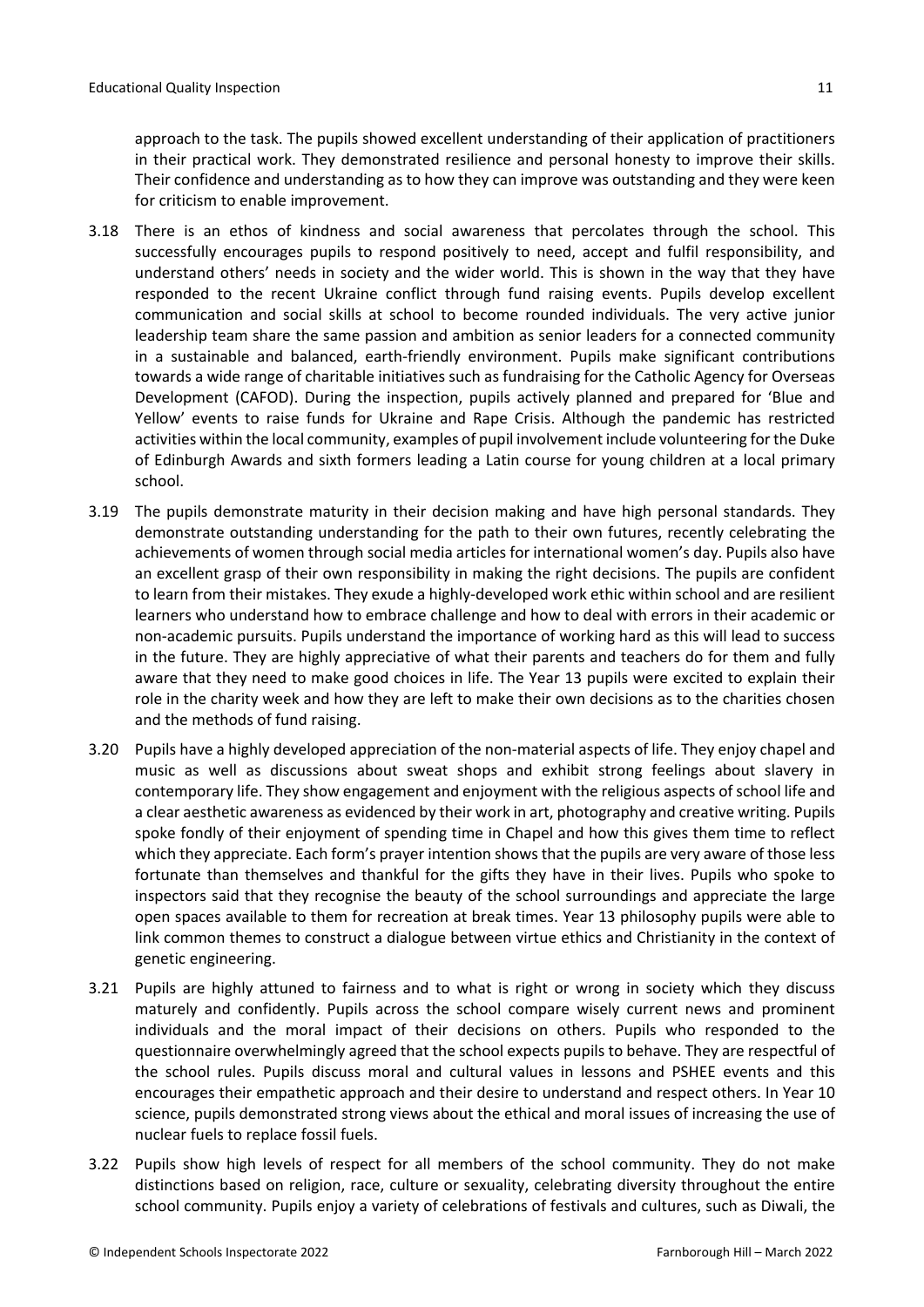recent virtual stations of the cross or during LGBTQ+ history month. Sixth-form pupils help to organise these activities where pupils show compassion and open-mindedness. Almost all parents who responded to the questionnaire said that the school actively promotes values of democracy, respect and tolerance of other people.

- 3.23 The pupils are confident and relaxed with each other and respectful and polite towards adults, including visitors. They socialise well and show respect for staff and each other. Their outstanding behaviour has a very positive impact on pupils' learning and contributes to the mature, studious, yet relaxed and fun environment. A small minority of pupils who responded to the questionnaire disagreed that the school taught them how to build positive relationships and friendships. Inspection evidence confirms that positive relationships and social development are not equally strong in all year groups. This is mainly in middle year groups where friendships have shifted or pupils have fallen out over an outside-of-school issue. Older pupils establish strong social awareness as they demonstrate their maturity and empathy when supporting vulnerable people locally or globally. They work highly collaboratively in their own fundraising events and are quick to react and use their pupil voice to offer immediate support where they believe it is needed.
- 3.24 Pupils have an excellent understanding of how to stay safe and be physically and mentally healthy. The overwhelming majority of pupils responding to the questionnaire agreed they understand how to stay safe when online. They have a good awareness of who to turn to if needed and have a high regard for the contributions of PSHEE and sport in their physical and mental well-being. Pupils are aware a school councillor is available should a pupil need to discuss any aspect of their physical health or wellbeing. A positive impact of the pandemic has made pupils realise the importance of having and keeping a healthy and happy balanced lifestyle and the need to talk. Pupils acknowledged that mental health has been a recent focus for the school in PSHEE and assembly.